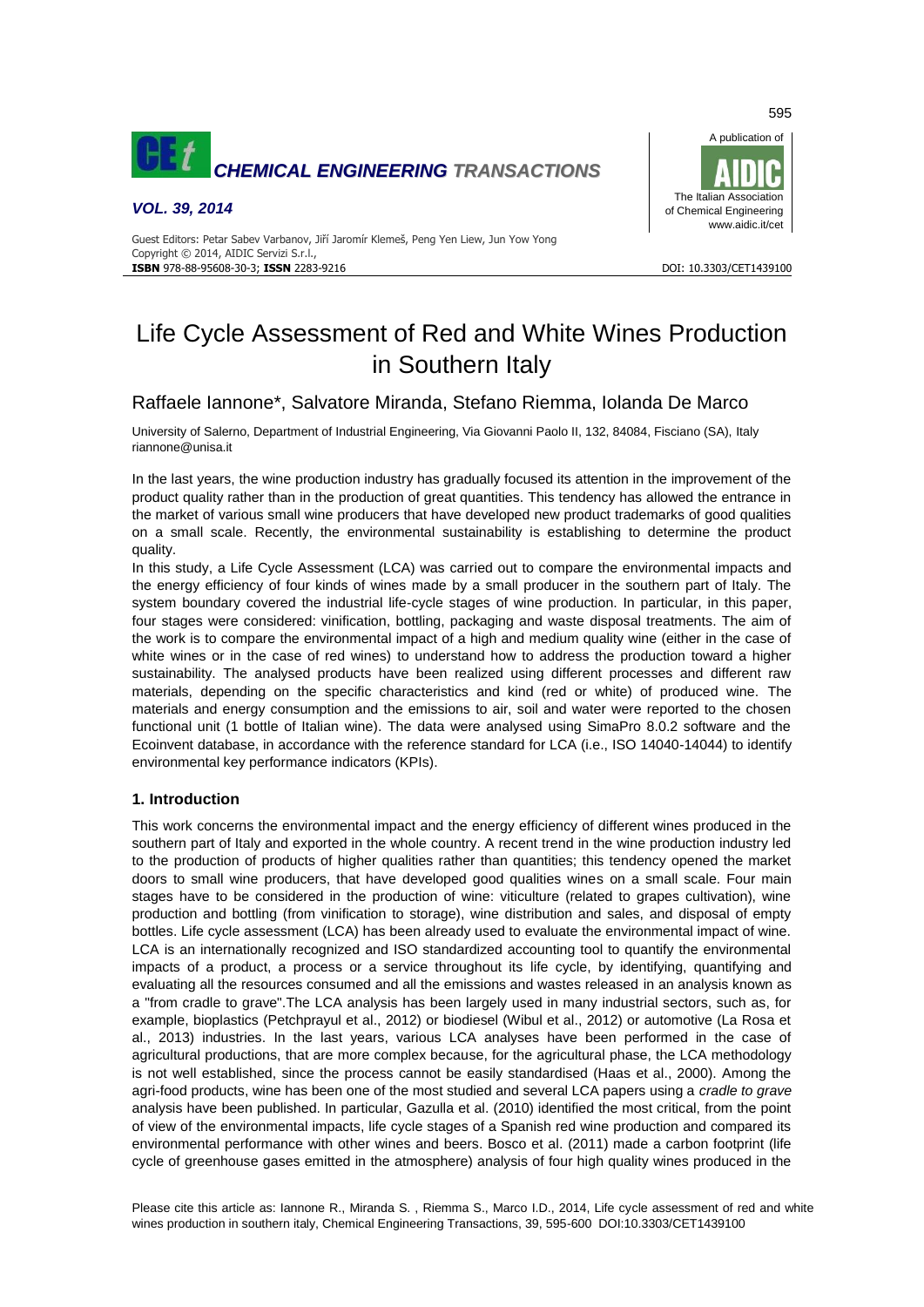## 596

Maremma Italian district, including all the products' life cycle stages, with a special interest on the agricultural phase. Other studies, like the one made by Ardente et al. (2006) or by Neto et al. (2013), used a *cradle to gate* approach, considering the distribution but not the waste disposal stage. The remainder studies considered the waste disposal but not the distribution (Pizzigallo et al., 2008). The analysis of the state of the art underlines that a limited attention has been paid to the industrial wine vinification stages. Therefore, the step forward of this paper with respect to the existing literature is the in-depth analysis of the single industrial vinification stages; i.e., preliminary phases, wine clarification, fermentation, cleaning, refining and bottling to verify the relevance of each phase on the total environmental impact. The results of the LCA analysis are related to the industrial stages of four different wines made by a small Italian producer.

## **2. LCA methodology**

LCA is a multi-stage analysis in which a broad set of data, regarding the life-cycle of a product or a process, if properly collected and organized, are used to compare different products, different life-cycle of the same product or to individuate the most critical phase of a life-cycle from the environmental perspective. In the following sub-sections, the four main steps that constitute the LCA methodology are presented: 1) goal definition and scope; 2) functional unit; 3) system boundaries; 4) life cycle inventory.

#### **2.1 Goal definition and scope**

Goal definition is one of the most important phases of the LCA methodology, because the choices made at this stage influence the entire study. The purpose of this study is to evaluate the environmental impacts of the life cycle of four different wines from Southern Italy, one Red of High Quality (RHQ), one Red of Medium Quality (RMQ), one White of High Quality (WHQ) and one White of Medium Quality (WMQ). Figure 1 represents a scheme of the industrial wine production chain. The analysis is focused on the wine production stages to highlight the different four wines environmental performances.



*Figure 1: Scheme of the industrial wine production chain*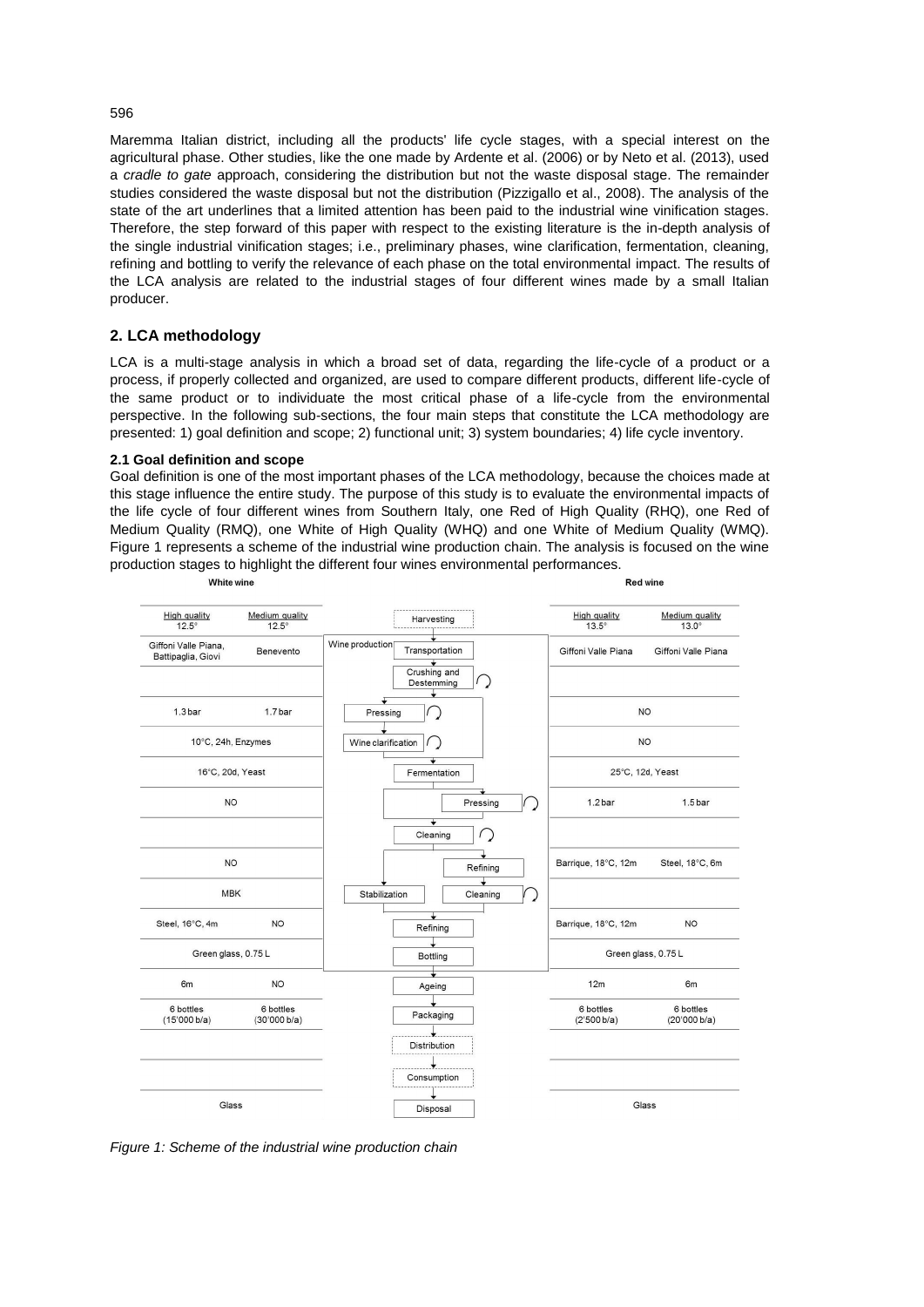## **2.2 Life cycle inventory (LCI)**

The life cycle inventory (LCI) is one of the most effort-consuming step and consists on the activities related to the search, the collection, and interpretation of the data necessary for the environmental assessment of the observed system. The Ecoinvent database was employed as the principal source of background data and the LCA study is conducted using the LCA software SimaPro 8.0.2 in accordance with the reference standard for LCA (i.e., ISO 14040-14044). However, the majority of the processes and materials information required for the analysis are specific of the observed system and the collection of these data was performed using questionnaires, phone and personal interviews for each industrial phase of the wine chain production. For each type of wine, the procedure for the determination of energy consumption, emissions, and yields followed the stages represented in Figure 1 and took into account mass and energy balances typical of each transformation and of the equipment owned by the producer. For each unit process within the system boundary, input data; i.e., energy, water, natural sources, temperatures and pressures, and output data in terms of emission to air, water and soil were collected. Table 2 lists the main energy and direct material input to the product systems under the study of a 0.75 L bottle of wine.

## **3. Results and discussion**

The purpose of this study consists on the interpretation of the data collected through the LCI phase, and the evaluation of the impact that different wine' productions have on the environment. The inventory results are classified by different categories of impact in accordance with impact assessment step. In Figure 2, the relative contribution of the four kind of wines production on each impact category are reported. The proposed histogram reports the resulting performances in terms of global warming potential, ozone layer depletion, photochemical oxidation, acidification, eutrophication and non-renewable energy consumption. The global warming is related to the continuing rise in the average temperature of Earth's climate system and is due to the presence in the atmosphere of greenhouse gases, mainly carbon dioxide, methane, nitrous oxides and hydrofluorocarbons, produced by human activities. The global warming potential (GWP) is a measure of how much heat a greenhouse gas traps in the atmosphere; it measures the equivalent damage caused by an equal mass of carbon dioxide  $(CO<sub>2</sub>)$  over a specific time interval. In our studies, we considered the GWP 100, referred to a period of 100 years. The ozone layer depletion is related to the decline in the total volume of ozone in Earth's stratosphere and to the springtime decrease in stratospheric ozone over polar regions, commonly named ozone hole. The photochemical oxidation is the resulting combination of solar radiation with unburned hydrocarbons and nitrogen oxides present in the exhaust fumes. The acidification is related to decrease in the pH of oceans, rivers, lakes and forests, caused by the uptake of carbon dioxide, sulfur oxides and nitrogen oxides in air. The eutrophication is related to the addition of artificial or natural substances, such as [nitrates](http://en.wikipedia.org/wiki/Nitrate) and [phosphates,](http://en.wikipedia.org/wiki/Phosphate) through [fertilizers](http://en.wikipedia.org/wiki/Fertilizer) or [sewage,](http://en.wikipedia.org/wiki/Sewage) to an aquatic system, causing negative environmental effects like the depletion of oxygen in the water. Finally, the non-renewable energy consumption is related to the use of resources that do not renew themselves at a sufficient rate for sustainable economic extraction like fossil fuels (coal, petroleum and natural gas). The white and red medium quality wines (WMQ and RMQ) have a lower impact than the high quality wines (WHQ and RHQ) for each of the considered impact categories.

| Process                   | Characteristics and details                                      |  |  |  |  |
|---------------------------|------------------------------------------------------------------|--|--|--|--|
| Grapes supply to facility | Transport by truck, 28 t Lorry and 40 tons Lorry, EU average     |  |  |  |  |
|                           | consumption                                                      |  |  |  |  |
| Energy supply to facility | European energy mix                                              |  |  |  |  |
| Crushing and Destemming   | Energy supply                                                    |  |  |  |  |
| Pressing                  | Energy supply                                                    |  |  |  |  |
| Wine clarification        | Energy supply for cooling process, enzymes addition              |  |  |  |  |
| Fermentation              | Yeast addition, heat removal                                     |  |  |  |  |
| Cleaning                  | Energy supply                                                    |  |  |  |  |
| Stabilization             | Potassium metabisulfite addition                                 |  |  |  |  |
| <b>Bottling</b>           | Energy supply, supporting materials and components supply        |  |  |  |  |
| Packaging                 | Energy supply, supporting materials and components supply        |  |  |  |  |
| Product end-of-life       | Energy supply, natural resources use for recycling, landfill and |  |  |  |  |
|                           | incineration                                                     |  |  |  |  |

| Table 1: Process details and assumptions. |
|-------------------------------------------|
|-------------------------------------------|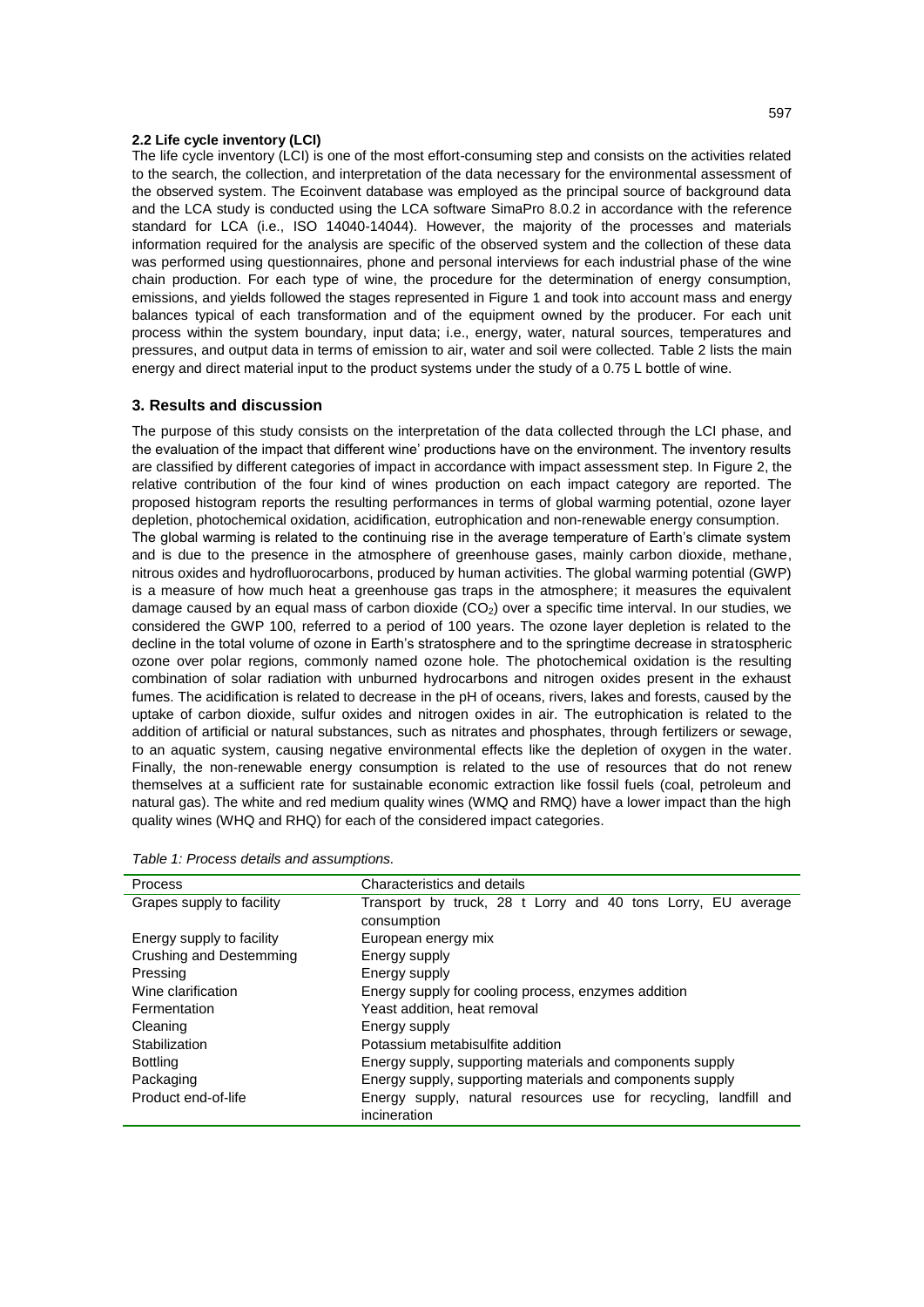|  | Table 2: Life cycle inventory of the main inputs for the four wines investigated. |
|--|-----------------------------------------------------------------------------------|
|  |                                                                                   |

| <b>Industrial Phase</b>   |                                   | Input                 | Unit     | <b>WHQ</b> | <b>WMQ</b>   | <b>RHQ</b> | <b>RMQ</b> |
|---------------------------|-----------------------------------|-----------------------|----------|------------|--------------|------------|------------|
| Transportation            |                                   | Transport by truck    | km.t     | 1.42E-02   | 9.92E-02     | 2.92E-03   | 2.40E-03   |
| Crushing<br>destemming    | and                               | Electricity           | MJ       | 3.16E-03   | 2.84E-03     | 3.84E-03   | 3.16E-03   |
|                           |                                   | Grapes<br>Output      | kg       | 1.20E+00   | 1.08E+00     | 1.46E+00   | 1.20E+00   |
|                           |                                   | <b>Stalks</b>         | kg       | 4.20E-02   | 4.64E-02     | 6.56E-02   | 5.53E-02   |
| Pressing                  |                                   | Destemmed grapes      | kg       | 1.16E+00   | $1.03E + 00$ |            |            |
|                           |                                   | Electricity<br>Output | MJ       | 1.33E-02   | 1.19E-02     |            |            |
|                           |                                   | Pips and skins        | kg       | 3.71E-01   | 2.48E-01     |            |            |
| Wine clarification        |                                   | Must                  | kg       | 7.88E-01   | 7.84E-01     |            |            |
|                           | Enzymes                           | kg                    | 1.81E-05 | 2.74E-05   |              |            |            |
|                           | Electricity                       | MJ                    | 3.53E-04 | 3.51E-04   |              |            |            |
|                           | Electricity for cooling<br>Output | MJ                    | 1.02E-01 | 9.92E-02   |              |            |            |
|                           | Lees                              | kg                    | 3.94E-02 | 3.14E-02   |              |            |            |
| Fermentation              |                                   | Must                  | kg       | 7.49E-01   | 7.53E-01     | 1.39E+00   | 1.15E+00   |
|                           | Yeast                             | kg                    | 2.70E-04 | 3.01E-04   | 1.88E-04     | 1.72E-04   |            |
|                           | Electricity for cooling<br>Output | MJ                    | 4.21E-02 | 3.27E-02   | 1.93E-01     | 2.66E-02   |            |
|                           |                                   | Carbon dioxide        | kg       | 5.39E-02   | 5.41E-02     | 1.16E-01   | 9.11E-02   |
|                           |                                   | Heat                  | MJ       | 6.01E-05   | 6.03E-05     | 1.29E-04   | 1.02E-04   |
| Pressing                  |                                   | Wine                  | kg       |            |              | 1.39E+00   | 1.15E+00   |
|                           | Electricity                       | MJ                    |          |            | 1.60E-02     | 1.32E-02   |            |
|                           |                                   | Output                |          |            |              |            |            |
|                           |                                   | Peels                 | kg       |            |              | 6.13E-01   | 3.67E-01   |
| Cleaning                  | Wine                              | kg                    | 7.49E-01 | 7.53E-01   | 7.80E-01     | 7.80E-01   |            |
|                           | Electricity<br>Output             | MJ                    | 2.04E-03 | 2.05E-03   | 2.13E-03     | 2.13E-03   |            |
|                           |                                   | Lees                  | kg       | 7.49E-03   | 1.13E-02     | 3.90E-02   | 3.90E-02   |
| Stabilization<br>Refining | Wine                              | kg                    | 7.41E-01 | 7.41E-01   |              |            |            |
|                           | <b>MBK</b>                        | kg                    | 9.74E-05 | 1.20E-04   |              |            |            |
|                           | Wine                              | kg                    | 7.41E-01 |            |              |            |            |
|                           | Electricity                       | MJ                    | 3.19E-02 |            |              |            |            |
|                           | Electricity for cooling           | MJ                    | 3.82E-02 |            |              |            |            |
| Final cleaning            | Wine                              | kg                    |          |            | 7.41E-01     | 7.41E-01   |            |
|                           |                                   | Electricity<br>Output | MJ       |            |              | 9.94E-04   | 9.94E-04   |
|                           |                                   | Lees                  | kg       |            |              | 3.70E-03   | 3.70E-03   |
| <b>Bottling</b>           | Electricity                       | MJ                    | 9.00E-03 | 9.00E-03   | 9.00E-03     | 9.00E-03   |            |
|                           | Wine                              | kg                    | 7.41E-01 | 7.41E-01   | 7.41E-01     | 7.41E-01   |            |
|                           | Glass bottle                      | kg                    | 6.50E-01 | 6.50E-01   | 6.50E-01     | 6.50E-01   |            |
|                           |                                   | Cork                  | kg       | 1.30E-02   | 1.30E-02     | 1.30E-02   | 1.30E-02   |
|                           | Capsule                           | kg                    | 2.00E-03 | 2.00E-03   | 2.00E-03     | 2.00E-03   |            |
|                           |                                   | Label                 | kg       | 3.00E-03   | 3.00E-03     | 3.00E-03   | 3.00E-03   |
|                           | Output                            |                       |          |            |              |            |            |
|                           | Bottle of 0.75 L                  | m <sup>3</sup>        | 7.50E-04 | 7.50E-04   | 7.50E-04     | 7.50E-04   |            |
|                           | Wine loss                         | kg                    | 3.77E-03 | 3.77E-03   | 3.77E-03     | 3.77E-03   |            |
| Packaging                 | Number of bottles                 | p                     | 6        | 6          | 6            | 6          |            |
|                           | Cardboard package                 | $\rm \dot{m}^2$       | 1.39E-02 | 1.39E-02   | 1.39E-02     | 1.39E-02   |            |
| Waste management          |                                   | Glass bottle          | kg       | 6.50E-01   | 6.50E-01     | 6.50E-01   | 6.50E-01   |
|                           | Capsule                           | kg                    | 2.00E-03 | 2.00E-03   | 2.00E-03     | 2.00E-03   |            |
|                           | Label                             | kg                    | 3.00E-03 | 3.00E-03   | 3.00E-03     | 3.00E-03   |            |
|                           | Cork                              | kg                    | 1.30E-02 | 1.30E-02   | 1.30E-02     | 1.30E-02   |            |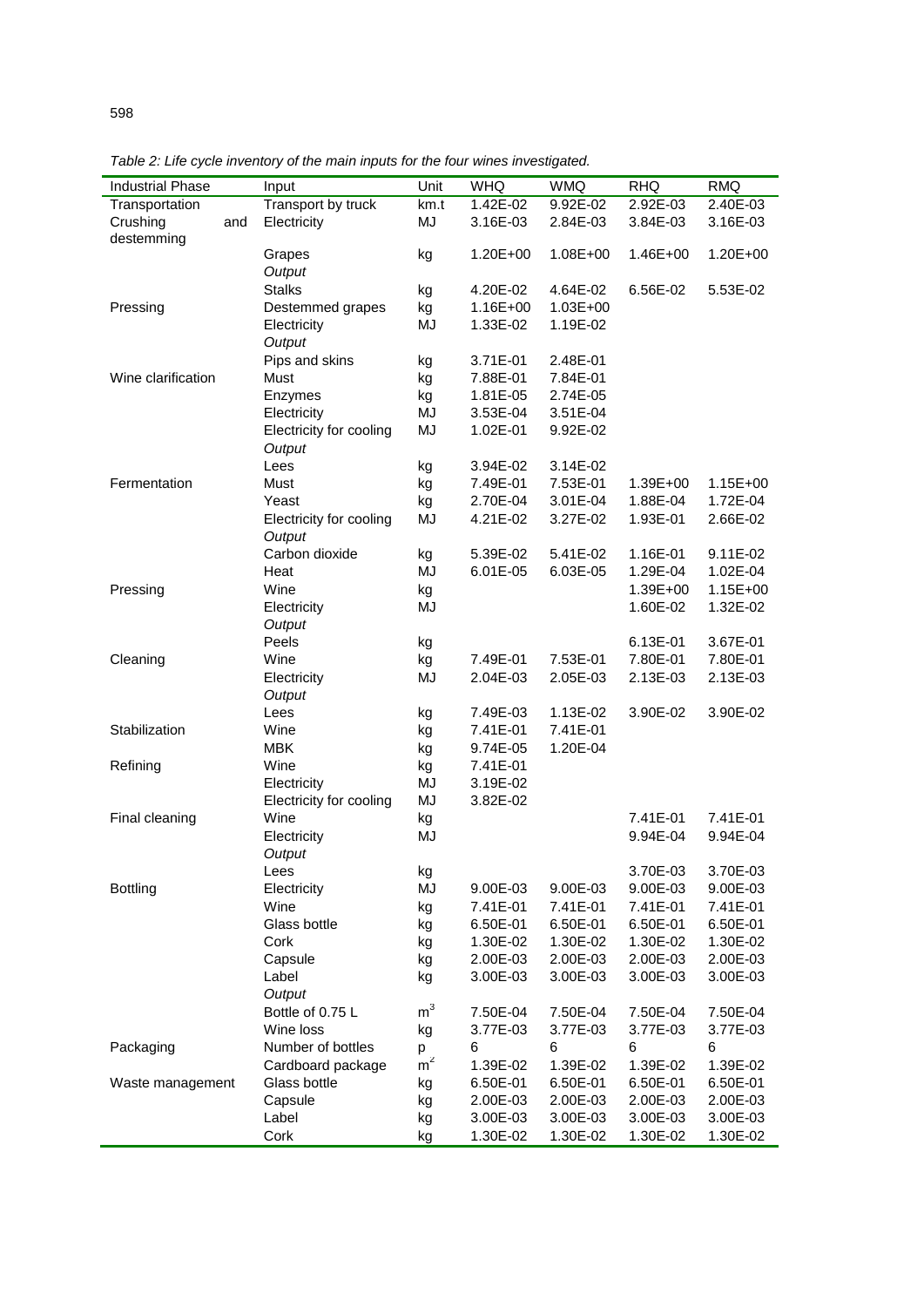Among the two high quality wines, the white one has an higher impact on global warming potential, whereas the red one has an higher impact on the other impact categories: ozone layer depletion, photochemical oxidation, acidification, eutrophication and non-renewable energy consumption. In order to underline the differences on the environmental impact of the vinification stages of the four Italian wines, the Global Warming Potential (GWP) and the corresponding carbon dioxide equivalent emissions of the industrial phases are reported in Figure 3. The GWP of the phases within the system boundary of the four investigated wines was found to lie between 0.18 and 1.28 kg CO<sub>2</sub>-eq./bottle, showing a comparable value with literature (Bosco et al., 2011). The high quality wines (WHQ and RHQ) showed the higher GWP/bottle, followed by the other white wine (WMQ) and then by the other red (RMQ). The preliminary phases (transportation, crushing and destemming, and pressing) were put together, but their contribute to GWP was very low (it goes from 0.0024 % for the RMQ wine to 0.076 % for the WMQ wine). The clarification is performed just in the case of white wines, and it represents the 1.3 % in the case of the high quality wine and the 6.8 % in the case of the medium quality wine. The refining stage, where the wines are taken in barriques (RHQ) or in steel containers (WHQ, RMQ) is relevant only in the case of the WHQ wine (79.2 % of the total GWP). Indeed, for the red wines (RHQ and RMQ), the refining stages are taken at 18 °C, that was the mean temperature of the cellars where the wines were stored; whereas, in the case of the WHQ wine, the refining stage is taken at 16 °C, therefore the consumption for refrigeration systems that increased the electricity consumption has to be taken into account.



*Figure 2: Impact assessment for different wine productions*



*Figure 3: GWP of main processes occurring in the production stages (kg<sub><i>CO2eq</sub>*/FU)</sub>

As a consequence, the fermentation and bottling phases are particularly important for the red wines and for the white medium quality wine: in particular, the fermentation stage (taken at 16 °C for the white wines and at 24 °C for the red wines) has a GWP impact of 10.8 %, 45.6 %, 77.2 % and 30.9 % of total GWP for WHQ, WMQ, RHQ and RMQ wines, respectively.

## 599